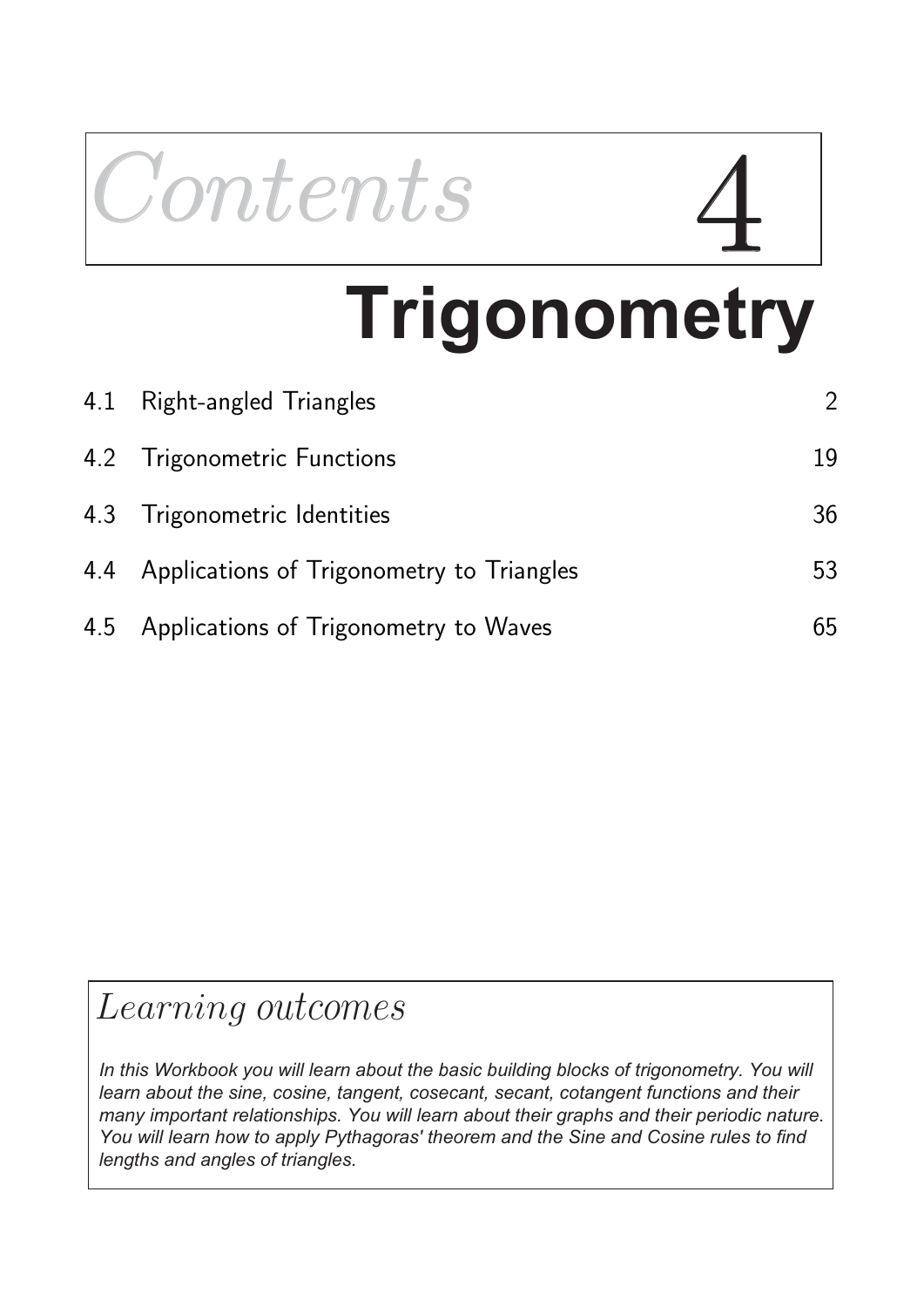## **Right-angled Triangles**





Right-angled triangles (that is triangles where one of the angles is 90°) are the easiest topic for introducing trigonometry. Since the sum of the three angles in a triangle is 180◦ it follows that in a right-angled triangle there are no obtuse angles (i.e. angles greater than  $90^{\circ}$ ). In this Section we study many of the properties associated with right-angled triangles.

| Prerequisites<br>Before starting this Section you should | • have a basic knowledge of the geometry of<br>triangles                                       |
|----------------------------------------------------------|------------------------------------------------------------------------------------------------|
|                                                          | • define trigonometric functions both in<br>right-angled triangles and more generally          |
| <b>Learning Outcomes</b>                                 | • express angles in degrees                                                                    |
| On completion you should be able to                      | • calculate all the angles and sides in any<br>right-angled triangle given certain information |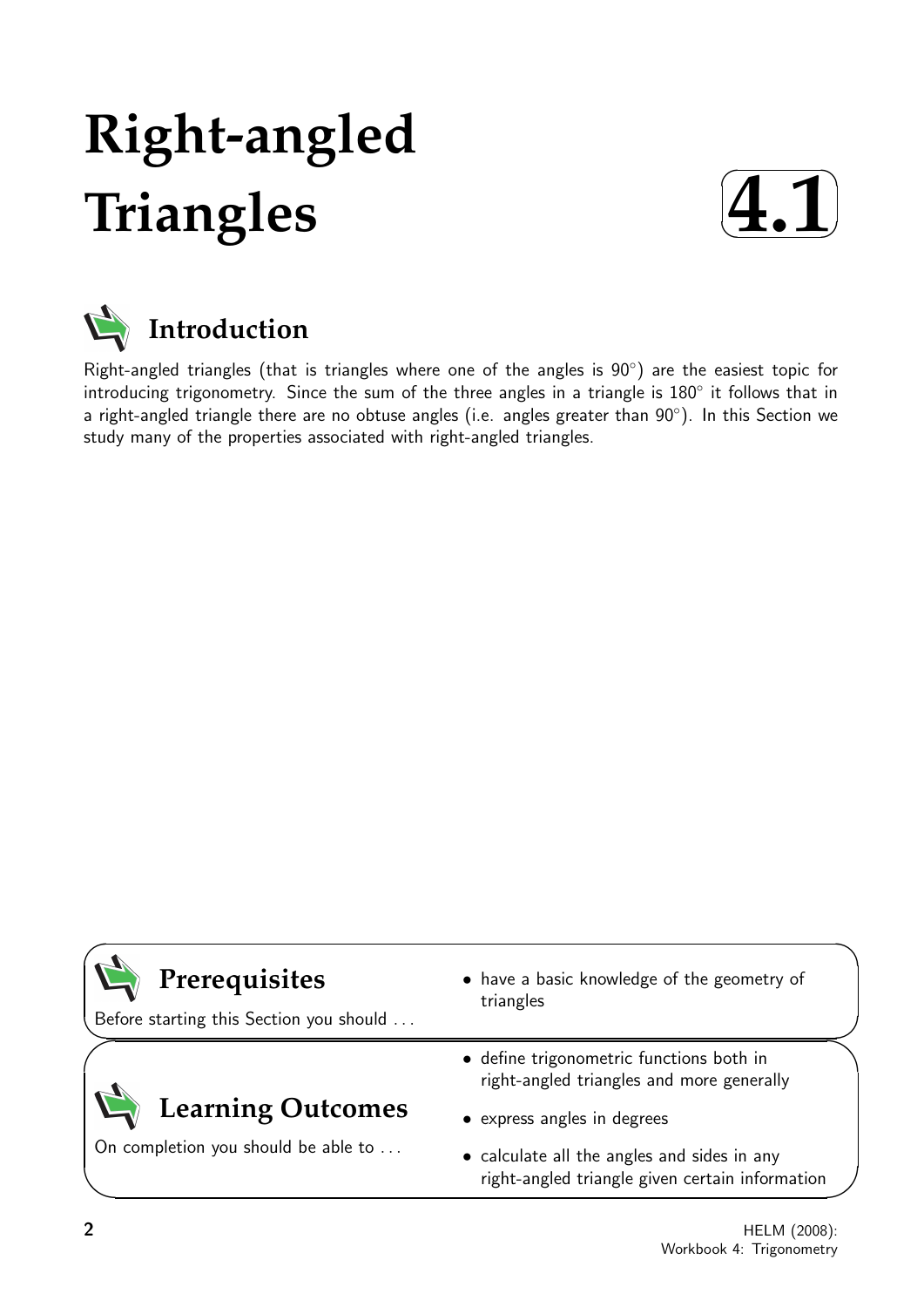### **1. Right-angled triangles**

Look at Figure 1 which could, for example, be a profile of a hill with a constant gradient.



The two right-angled triangles  $AB_1C_1$  and  $AB_2C_2$  are similar (because the three angles of triangle  $AB_1C_1$  are equal to the equivalent 3 angles of triangle  $AB_2C_2$ ). From the basic properties of similar triangles corresponding sides have the same ratio. Thus, for example,

$$
\frac{B_1 C_1}{AB_1} = \frac{B_2 C_2}{AB_2}
$$
 and 
$$
\frac{AC_1}{AB_1} = \frac{AC_2}{AB_2}
$$
 (1)

The values of the two ratios (1) will clearly depend on the angle  $A$  of inclination. These ratios are called the sine and cosine of the angle A, these being abbreviated to  $\sin A$  and  $\cos A$ .





Referring again to Figure 2 in Key Point 1, write down the ratios which give  $\sin B$ and cos B.

Your solution Answer  $\sin B =$ AC  $\frac{A}{AB}$  cos B = BC  $\frac{BC}{AB}$ . Note that  $\sin B = \cos A = \cos(90^{\circ} - B)$  and  $\cos B = \sin A = \sin(90^{\circ} - B)$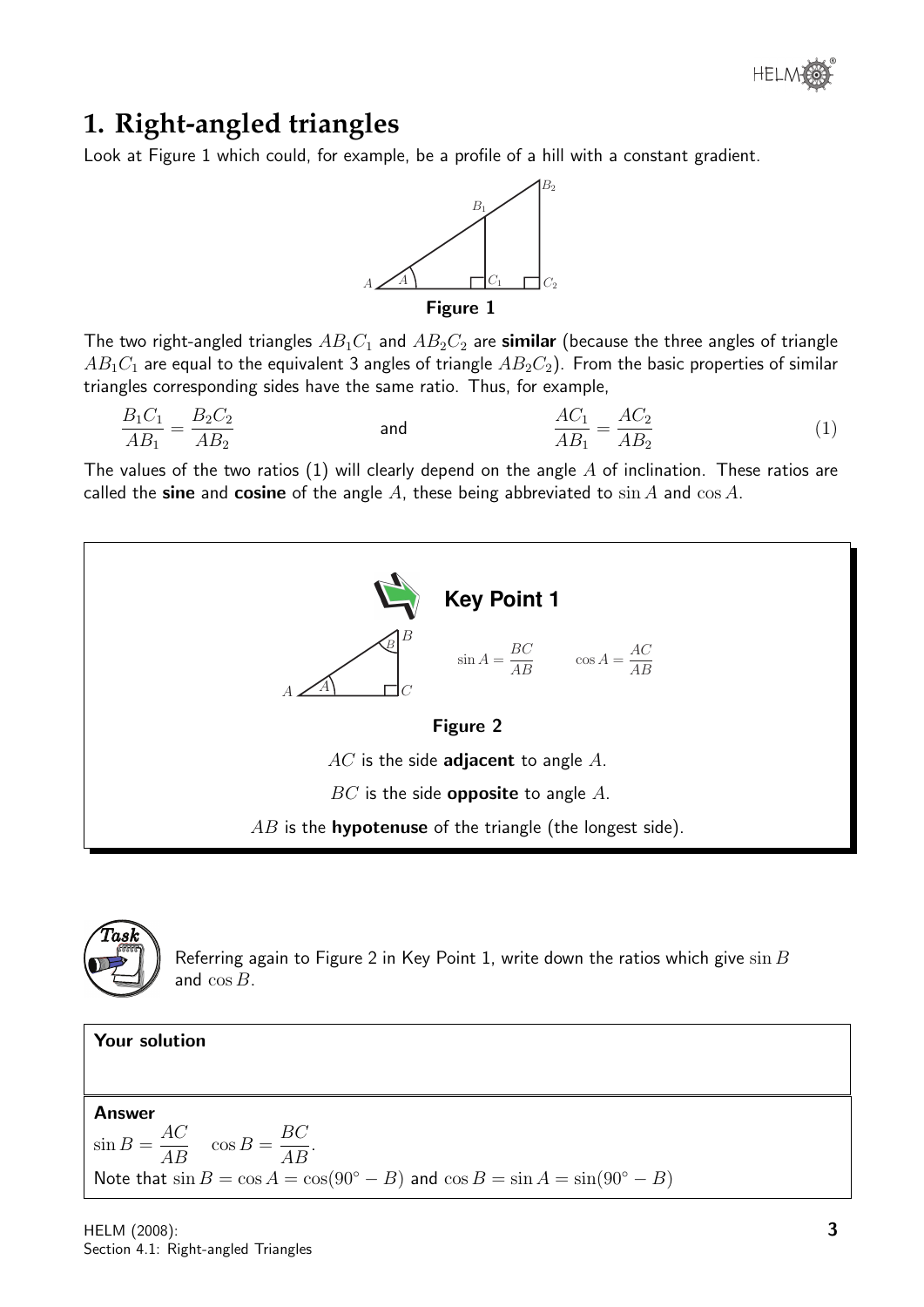A third result of importance from Figure 1 is

$$
\frac{B_1 C_1}{A C_1} = \frac{B_2 C_2}{A C_2} \tag{2}
$$

These ratios is referred to as the **tangent** of the angle at A, written  $\tan A$ .



For any right-angled triangle the values of sine, cosine and tangent are given in Key Point 3.

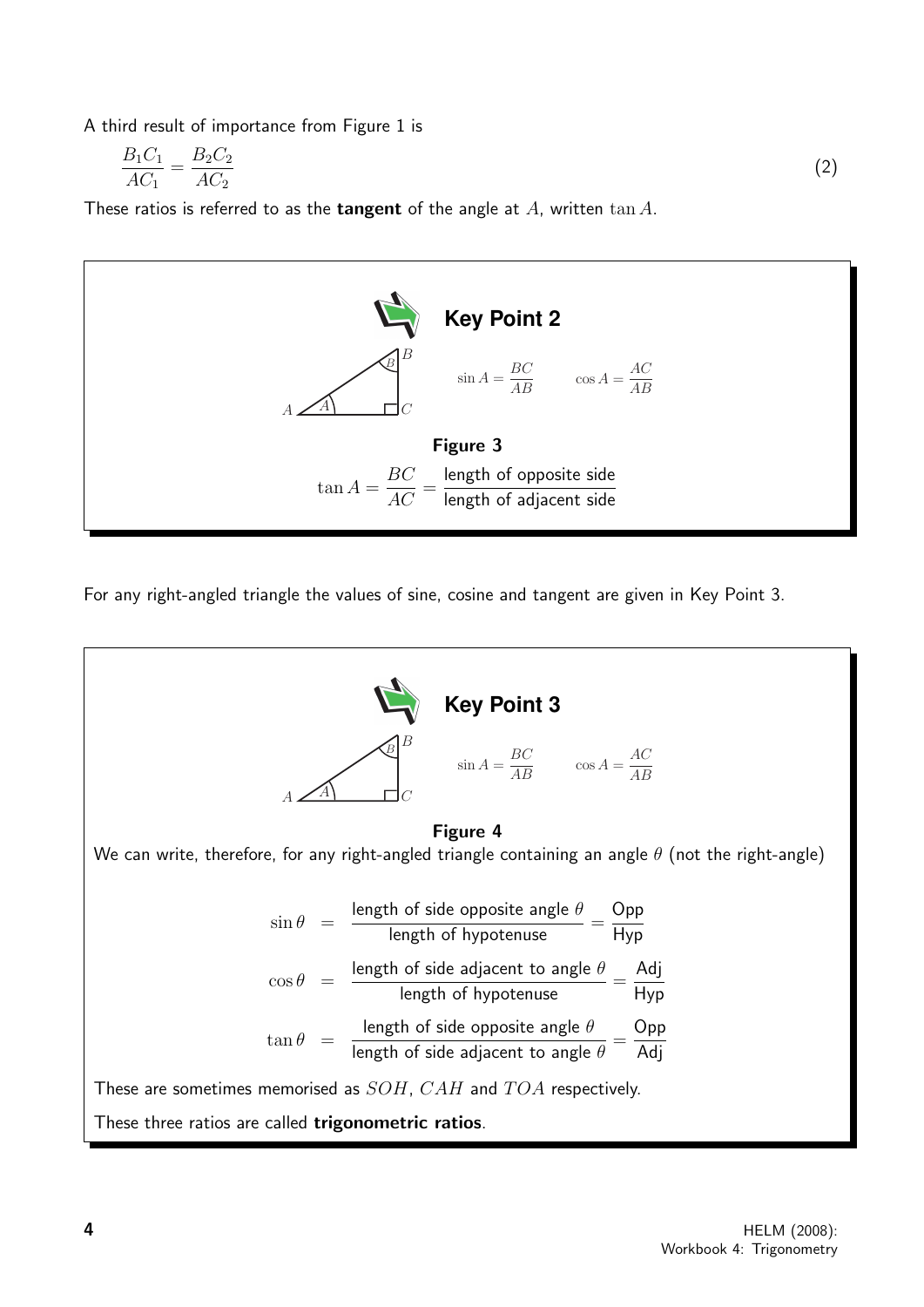



Write  $\tan \theta$  in terms of  $\sin \theta$  and  $\cos \theta$ .





**Example 1** Use the isosceles triangle in Figure 6 to obtain the sine, cosine and tangent of  $45^{\circ}$ .





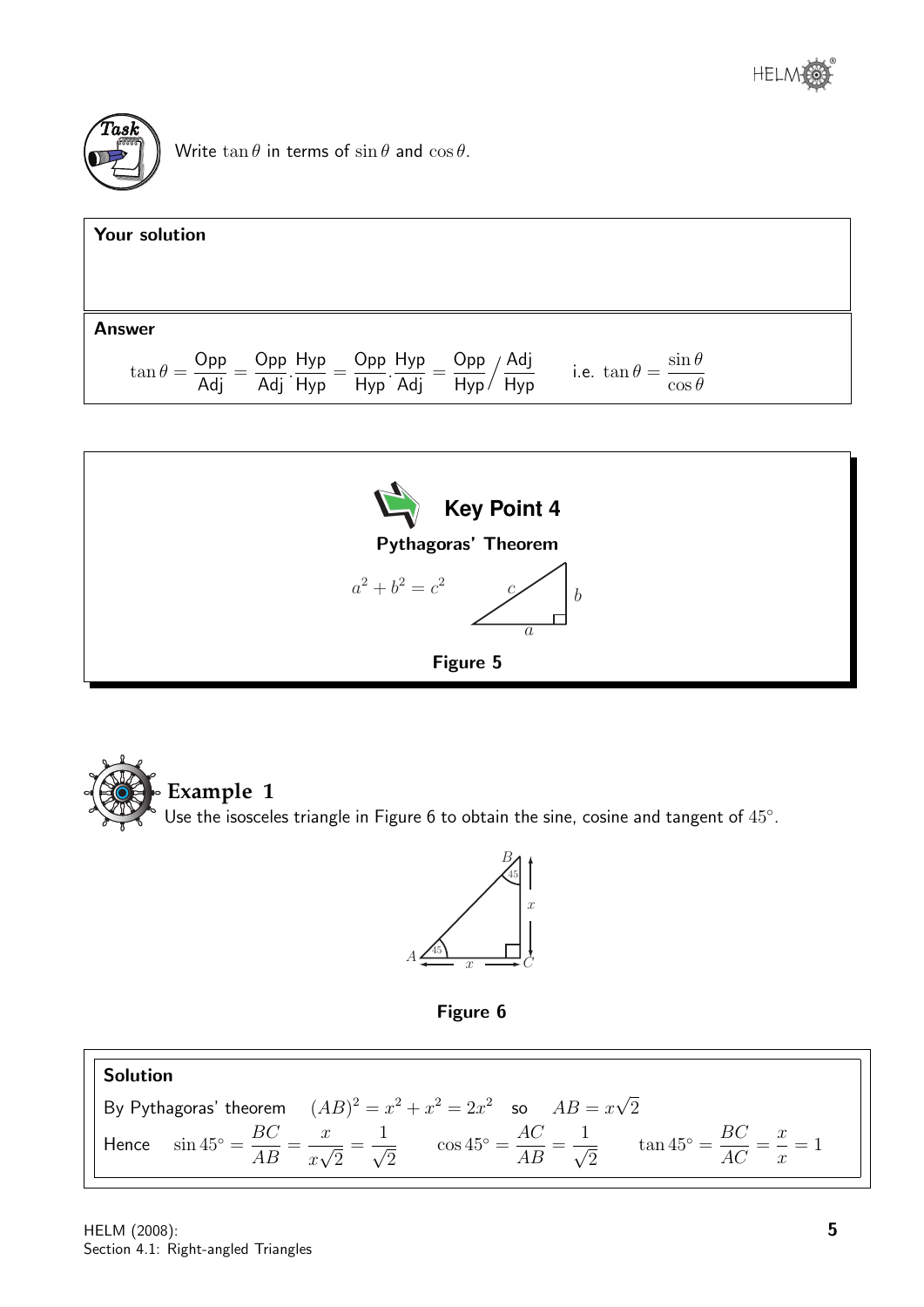

#### **Engineering Example 1**

#### **Noise reduction by sound barriers**

#### Introduction

Audible sound has much longer wavelengths than light. Consequently, sound travelling in the atmosphere is able to bend around obstacles even when these obstacles cause sharp shadows for light. This is the result of the wave phenomenon known as **diffraction**. It can be observed also with water waves at the ends of breakwaters. The extent to which waves bend around obstacles depends upon the wavelength and the source-receiver geometry. So the efficacy of purpose built noise barriers, such as to be found alongside motorways in urban and suburban areas, depends on the frequencies in the sound and the locations of the source and receiver (nearest noise-affected person or dwelling) relative to the barrier. Specifically, the barrier performance depends on the difference in the lengths of the hypothetical ray paths passing from source to receiver either directly or via the top of the barrier (see Figure 7).



Figure 7

#### Problem in words

Find the difference in the path lengths from source to receiver either directly or via the top of the barrier in terms of

- (i) the source and receiver heights,
- (ii) the horizontal distances from source and receiver to the barrier and
- (iii) the height of the barrier.

Calculate the path length difference for a 1 m high source, 3 m from a 3 m high barrier when the receiver is 30 m on the other side of the barrier and at a height of 1 m.

#### Mathematical statement of the problem

Find  $ST + TR - SR$  in terms of hs, hr, s, r and H.

Calculate this quantity for  $hs = 1$ ,  $s = 3$ ,  $H = 3$ ,  $r = 30$  and  $hr = 1$ .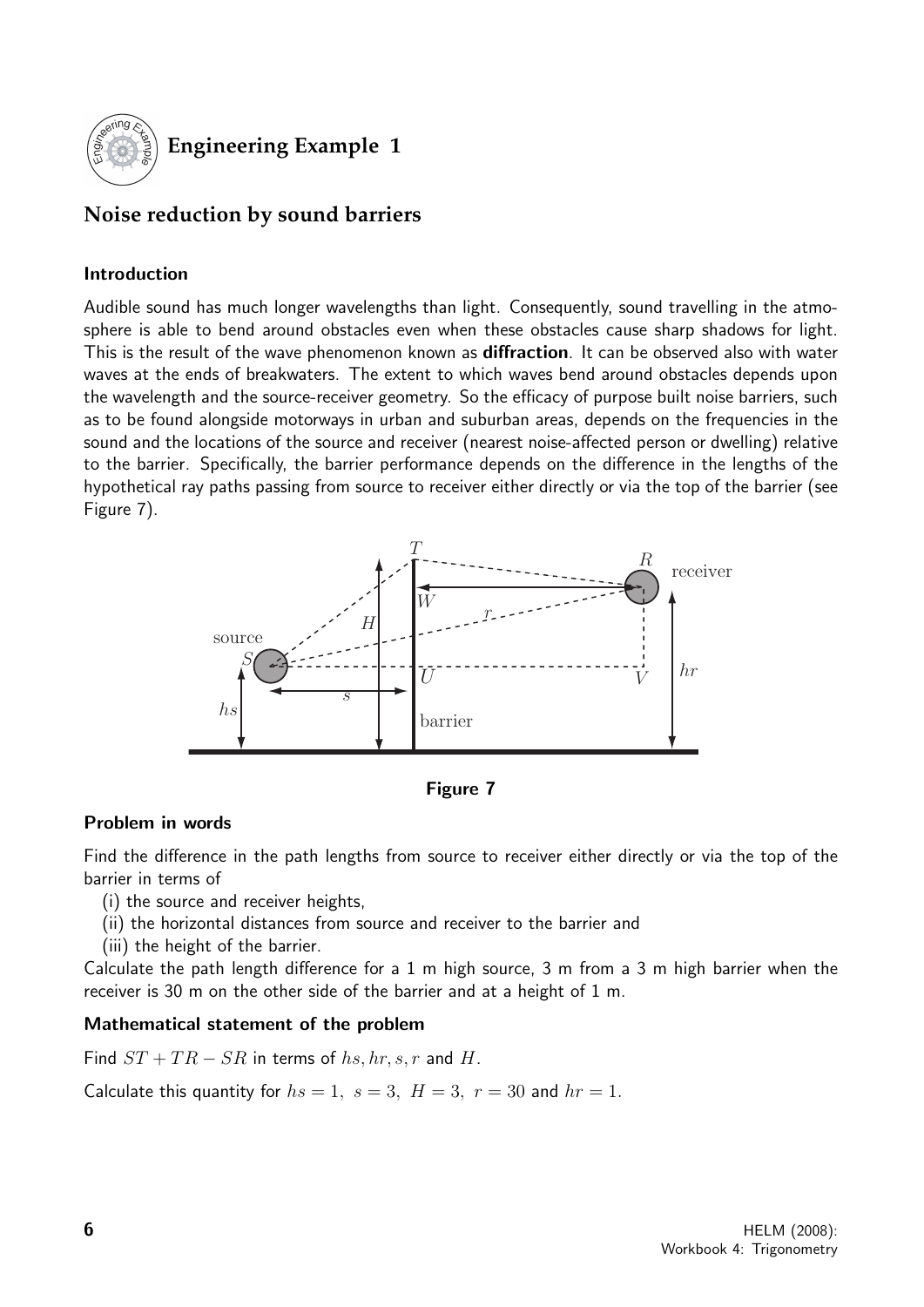

#### Mathematical analysis

Note the labels  $V, U, W$  on points that are useful for the analysis. Note that the length of  $RV =$  $hr - hs$  and that the horizontal separation between S and R is  $r + s$ . In the right-angled triangle  $SRV$ , Pythagoras' theorem gives

$$
(SR)^2 = (r+s)^2 + (hr - hs)^2
$$

So

$$
SR = \sqrt{(r+s)^2 + (hr - hs)^2} \tag{3}
$$

Note that the length of  $TU = H - hs$  and the length of  $TW = H - hr$ . In the right-angled triangle STU,

$$
(ST)^2 = s^2 + (H - hs)^2
$$

In the right-angled triangle TWR,

$$
(TR)^2 = r^2 + (H - hr)^2
$$

So

$$
ST + TR = \sqrt{s^2 + (H - hs)^2} + \sqrt{r^2 + (H - hr)^2}
$$
\n(4)

So using  $(3)$  and  $(4)$ 

$$
ST + TR - SR = \sqrt{s^2 + (H - hs)^2} + \sqrt{r^2 + (H - hr)^2} - \sqrt{(r + s)^2 + (hr - hs)^2}.
$$
  
For  $hs = 1$ ,  $s = 3$ ,  $H = 3$ ,  $r = 30$  and  $hr = 1$ ,

$$
ST + TR - SR = \sqrt{3^2 + (3-1)^2} + \sqrt{30^2 + (3-1)^2} - \sqrt{(30+3)^2 + (1-1)^2}
$$
  
=  $\sqrt{13} + \sqrt{904} - 33$   
= 0.672

So the path length difference is 0.672 m.

#### Interpretation

Note that, for equal source and receiver heights, the further either receiver or source is from the barrier, the smaller the path length difference. Moreover if source and receiver are at the same height as the barrier, the path length difference is zero. In fact diffraction by the barrier still gives some sound reduction for this case. The smaller the path length difference, the more accurately it has to be calculated as part of predicting the barriers noise reduction.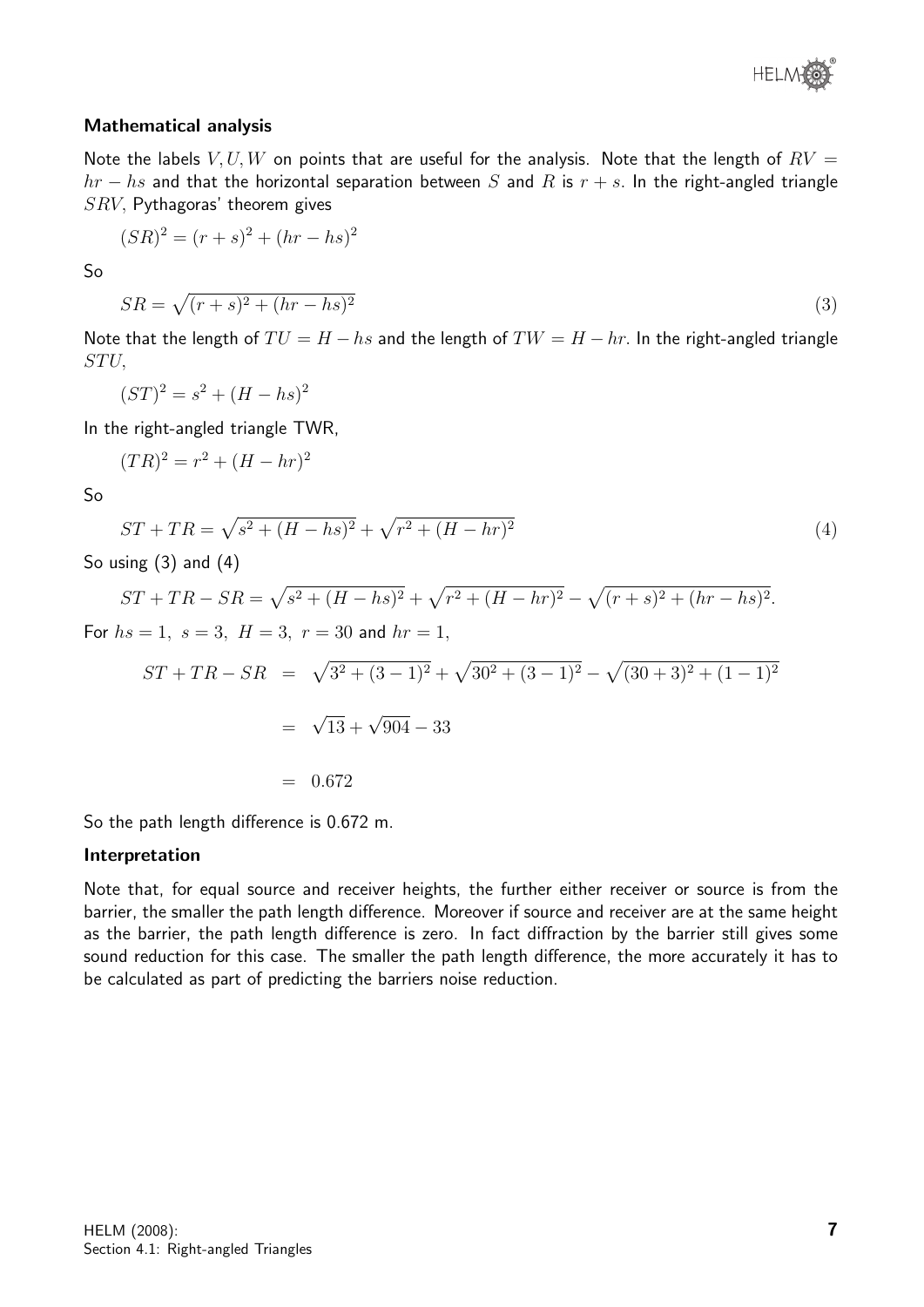

### **Engineering Example 2**

#### **Horizon distance**

#### Problem in words

Looking from a height of 2 m above sea level, how far away is the horizon? State any assumptions made.

#### Mathematical statement of the problem

Assume that the Earth is a sphere. Find the length  $D$  of the tangent to the Earth's sphere from the observation point O.



Figure 8: The Earth's sphere and the tangent from the observation point  $O$ 

#### Mathematical analysis

Using Pythagoras' theorem in the triangle shown in Figure 8,

$$
(R+h)^2 = D^2 + R^2
$$

Hence

$$
R^2 + 2Rh + h^2 = D^2 + R^2 \rightarrow h(2R + h) = D^2 \rightarrow D = \sqrt{h(2R + h)}
$$
  
If  $R = 6.373 \times 10^6$  m, then the variation of *D* with *h* is shown in Figure 9.



Figure 9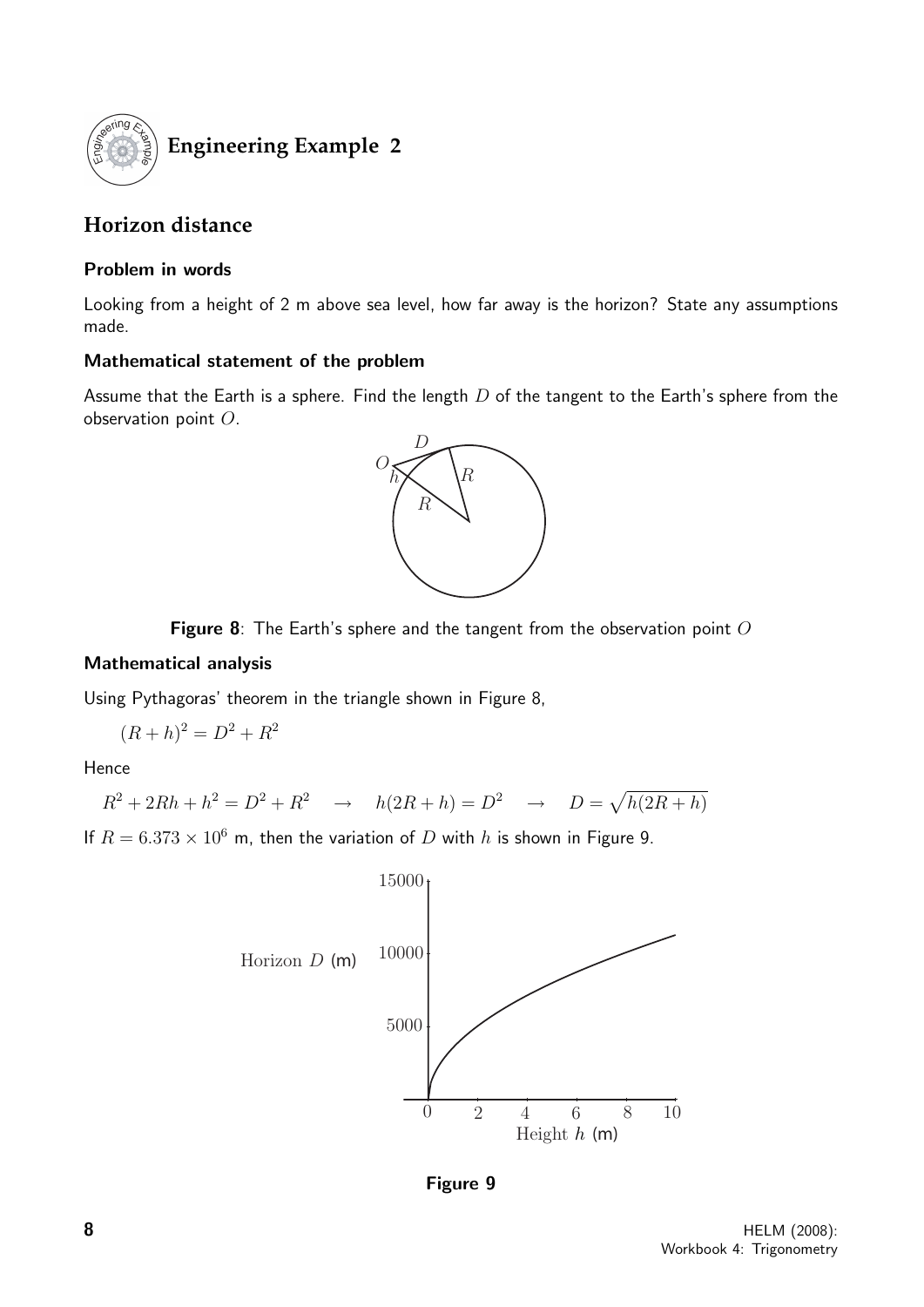At an observation height of 2 m, the formula predicts that the horizon is just over 5 km away. In fact the variation of optical refractive index with height in the atmosphere means that the horizon is approximately 9% greater than this.



Using the triangle  $ABC$  in Figure 10 which can be regarded as one half of the equilateral triangle  $ABD$ , calculate sin, cos, tan for the angles  $30^{\circ}$  and  $60^{\circ}$ .



Figure 10



Values of  $\sin \theta$ ,  $\cos \theta$  and  $\tan \theta$  can of course be obtained by calculator. When entering the angle in degrees (e.g.  $30^{\circ}$ ) the calculator must be in degree mode. (Typically this is ensured by pressing the DRG button until 'DEG' is shown on the display). The keystrokes for  $\sin 30^{\circ}$  are usually simply  $|\sin|\;\;|30|$  or, on some calculators,  $|30|\;\,|\sin|\,$  perhaps followed by  $\equiv$  .



(a) Use your calculator to check the values of  $\sin 45^\circ$ ,  $\cos 30^\circ$  and  $\tan 60^\circ$  obtained in the previous Task.

(b) Also obtain  $\sin 3.2^\circ$ ,  $\cos 86.8^\circ$ ,  $\tan 28^\circ 15'$ . ( $\prime$  denotes a minute  $=\frac{1}{c_0^2}$ 60 ◦ )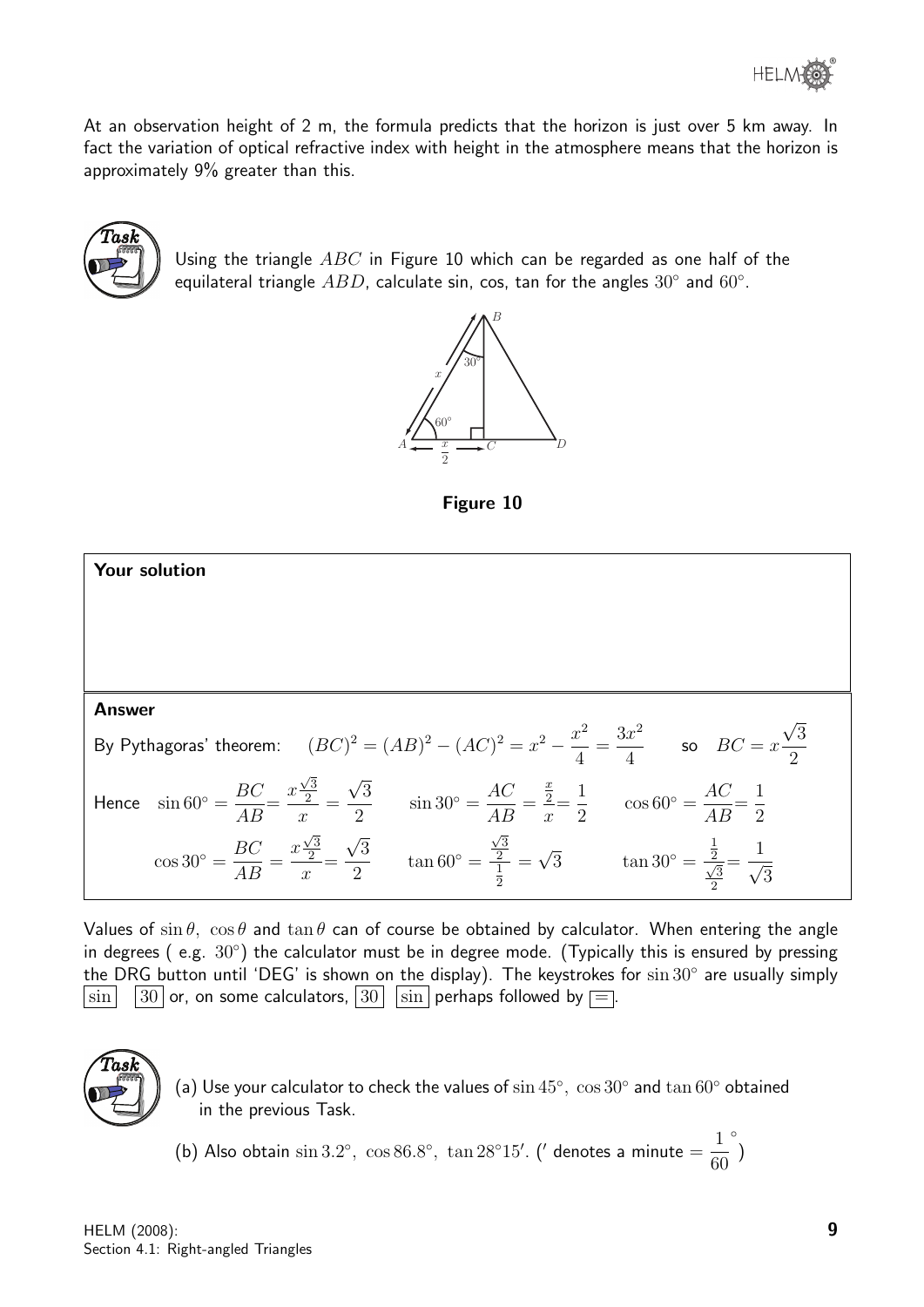Your solution

(a) (b)

#### Answer

#### (a) 0.7071, 0.8660, 1.7321 to 4 d.p.

```
(b) \sin 3.2^\circ = \cos 86.8^\circ = 0.0558 to 4 d.p., \tan 28^\circ 15' = \tan 28.25^\circ = 0.5373 to 4 d.p.
```
#### **Inverse trigonometric functions (a first look)**

Consider, by way of example, a right-angled triangle with sides 3, 4 and 5, see Figure 11.



#### Figure 11

Suppose we wish to find the angles at  $A$  and  $B$ . Clearly  $\sin A=$ 3 5 ,  $\cos A =$ 4 5 ,  $\tan A =$ 3 4 so we need to solve one of the above three equations to find  $A$ . Using  $\sin A =$ 3 5 we write  $A = \sin^{-1} \left( \frac{3}{5} \right)$ 5  $\bigg)$  (read as 'A is the inverse sine of  $\frac{3}{5}$ 5 ') The value of A can be obtained by calculator using the 'sin<sup>-1</sup>' button (often a second function to the sin function and accessed using a  $\boxed{\text{SHIFT}}$  or  $\boxed{\text{INV}}$  or  $\boxed{\text{SECOND FUNCTION}}$  key). Thus to obtain  $\sin^{-1}\left(\frac{3}{5}\right)$ 5  $\setminus$ we might use the following keystrokes:  $\boxed{\text{INV}}$   $\boxed{\text{SIN}}$   $\boxed{0.6}$   $\boxed{=}$  or  $\boxed{3} \div \boxed{5}$   $\boxed{\text{INV}}$   $\boxed{\text{SIN}}$   $\boxed{=}$ We find  $\sin^{-1} \frac{3}{5}$ 5  $= 36.87°$  (to 4 significant figures).

**Key Point 5** Inverse Trigonometric Functions  $\sin \theta = x$  implies  $\theta = \sin^{-1} x$  $\cos \theta = y$  implies  $\theta = \cos^{-1} y$  $\tan \theta = z$  implies  $\theta = \tan^{-1} z$ (The alternative notations arcsin, arccos, arctan are sometimes used for these inverse functions.)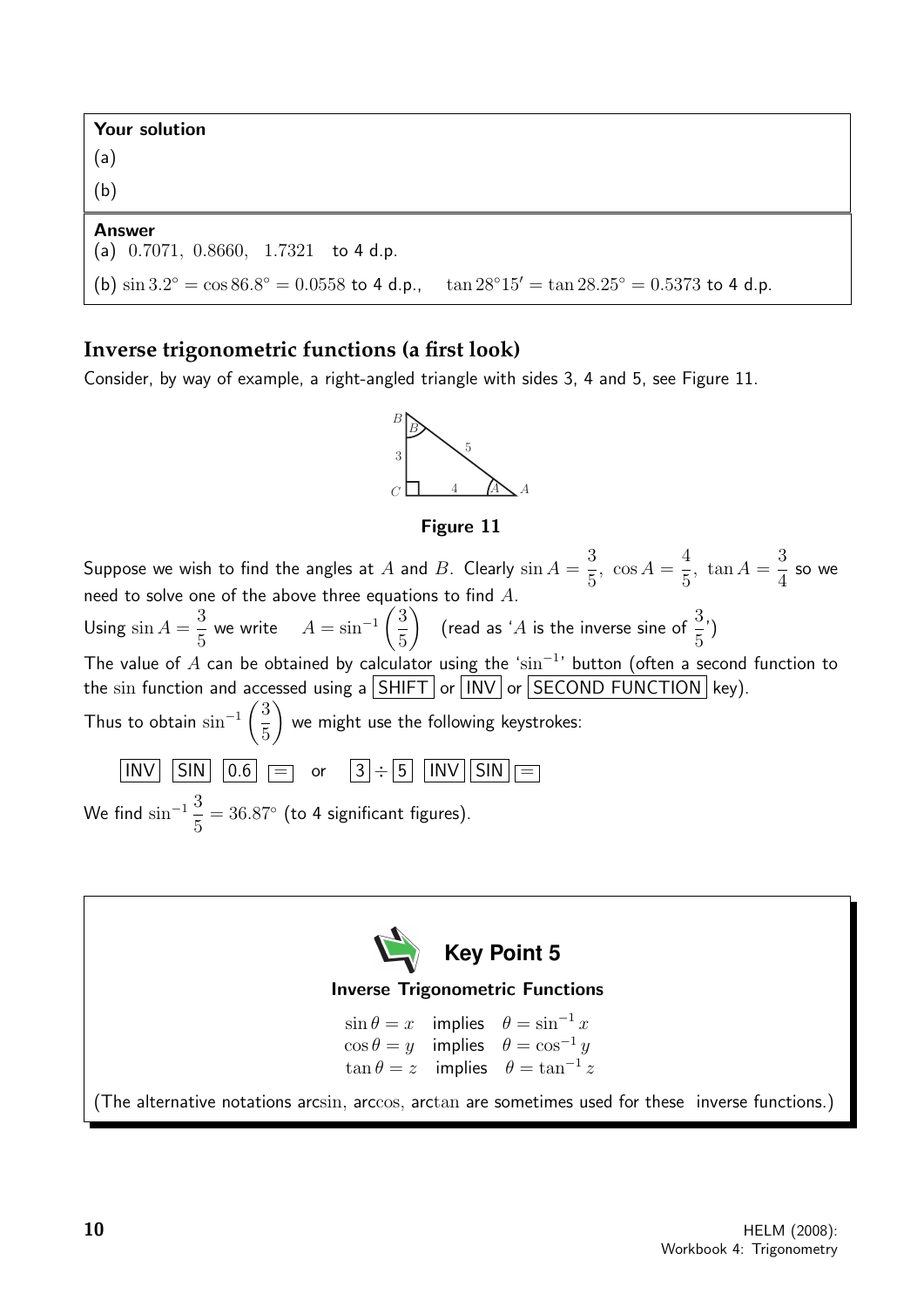



Check the values of the angles at A and B in Figure 11 above using the  $\cos^{-1}$ functions on your calculator. Give your answers in degrees to 2 d.p.





Check the values of the angles at A and B in Figure 11 above using the  $\tan^{-1}$ functions on your calculator. Give your answers in degrees to 2 d.p.



You should note carefully that  $\sin^{-1}x$  does not mean  $\frac{1}{1-x}$  $\sin x$ . Indeed the function  $\frac{1}{1}$  $\sin x$ has a special name – the cosecant of  $x$ , written  $\operatorname{cosec} x$ . So cosec  $x \equiv \frac{1}{x}$  $\sin x$ (the cosecant function). Similarly

$$
\sec x \equiv \frac{1}{\cos x} \quad \text{(the secant function)}
$$
\n
$$
\cot x \equiv \frac{1}{\tan x} \quad \text{(the cotangent function)}.
$$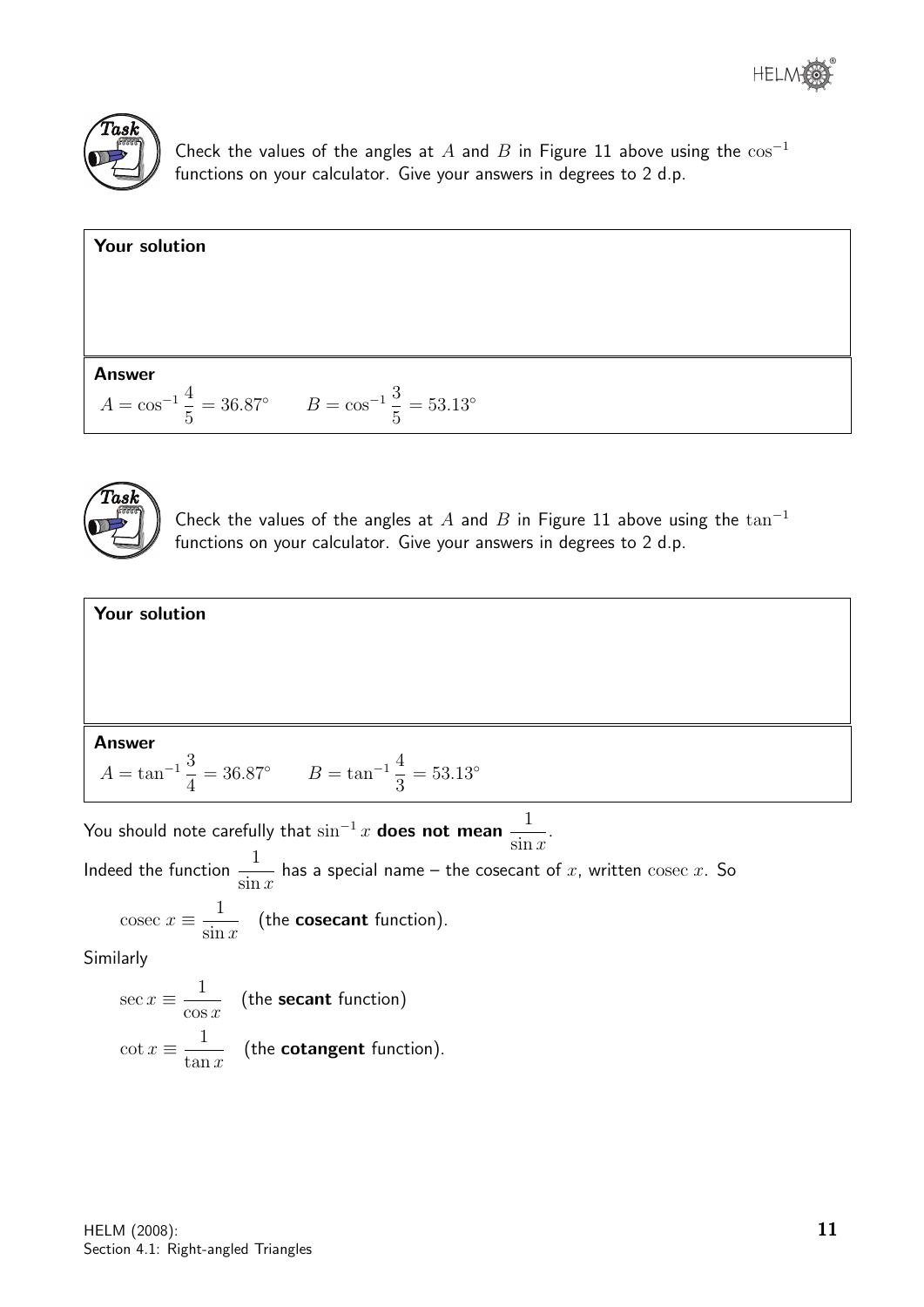

Use your calculator to obtain to 3 d.p.  $\csc 38.5^\circ$ ,  $\sec 22.6^\circ$ ,  $\cot 88.32^\circ$  (Use the sin, cos or tan buttons unless your calculator has specific buttons.)



### **2. Solving right-angled triangles**

Solving right-angled triangles means obtaining the values of all the angles and all the sides of a given right-angled triangle using the trigonometric functions (and, if necessary, the inverse trigonometric functions) and perhaps Pythagoras' theorem.

There are three cases to be considered:

#### Case 1 Given the hypotenuse and an angle

We use sin or cos as appropriate:



Figure 12

Assuming h and  $\theta$  in Figure 12 are given then

$$
\cos \theta = \frac{x}{h}
$$
 which gives  $x = h \cos \theta$ 

from which  $x$  can be calculated.

Also

$$
\sin \theta = \frac{y}{h}
$$
 so  $y = h \sin \theta$  which enables us to calculate y.

Clearly the third angle of this triangle (at B) is  $90^\circ - \theta$ .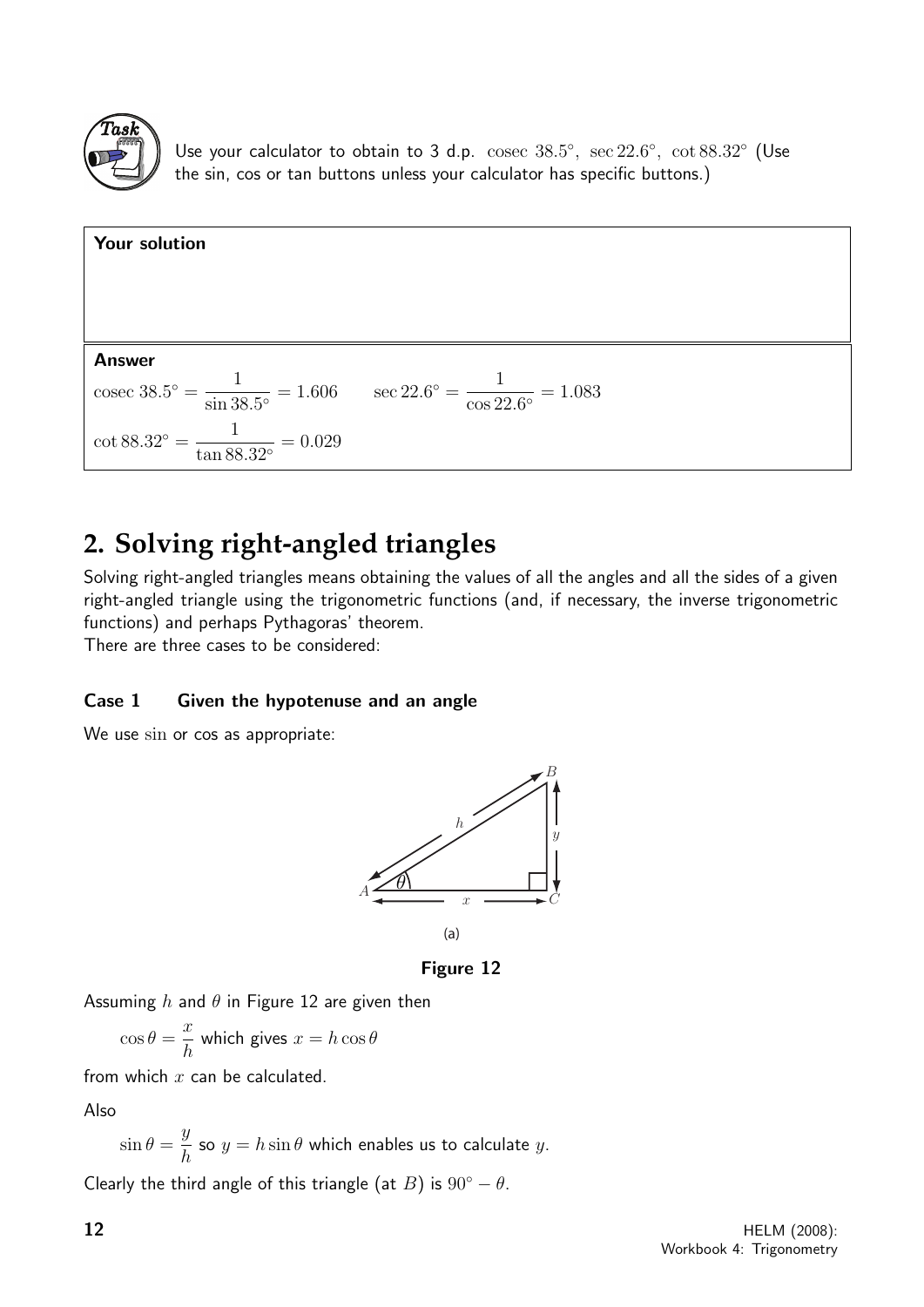

#### Case 2 Given a side other than the hypotenuse and an angle.

We use tan: (a) If  $x$  and  $\theta$  are known then, in Figure 12,  $\tan \theta =$  $\hat{y}$  $\boldsymbol{x}$ so  $y = x \tan \theta$ which enables us to calculate  $y$ .

(b) If  $y$  and  $\theta$  are known then  $\hat{y}$  $\boldsymbol{x}$ gives  $x =$  $\hat{y}$  $\tan\theta$ from which  $x$  can be calculated.

Then the hypotenuse can be calculated using Pythagoras' theorem:  $h=\sqrt{x^2+y^2}$ 

#### Case 3 Given two of the sides

We use  $\tan^{-1}$  or  $\sin^{-1}$  or  $\cos^{-1}$ :









$$
\sin \theta = \frac{y}{h}
$$
 so  $\theta = \sin^{-1} \left(\frac{y}{h}\right)$ 



(c)





Figure 15

Note: since two sides are given we can use Pythagoras' theorem to obtain the length of the third side at the outset.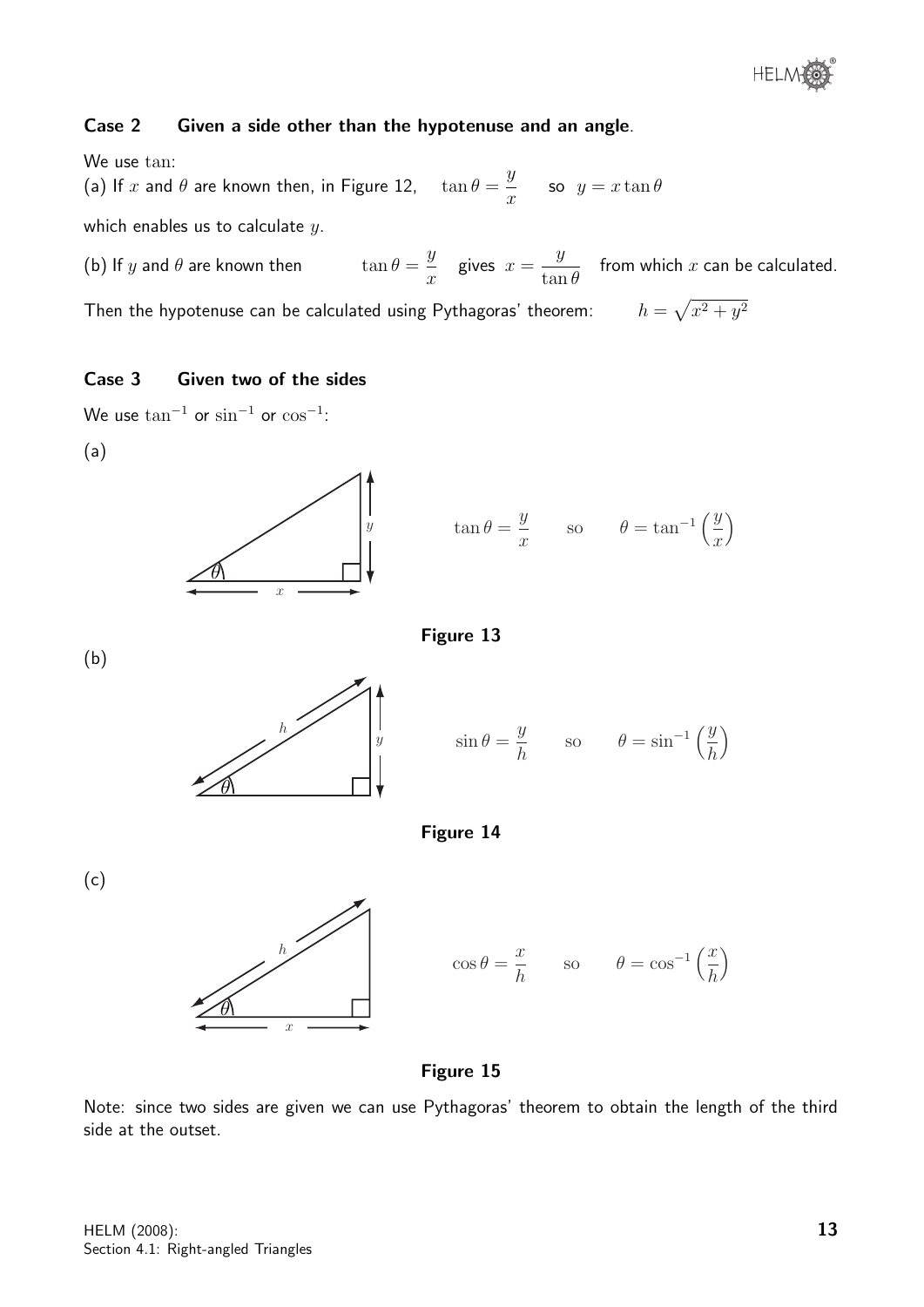

#### **Engineering Example 3**

#### **Vintage car brake pedal mechanism**

#### Introduction

Figure 16 shows the structure and some dimensions of a vintage car brake pedal arrangement as far as the brake cable. The **moment** of a force about a point is the product of the force and the perpendicular distance from the point to the line of action of the force. The pedal is pivoted about the point A. The moments about A must be equal as the pedal is stationary.

#### Problem in words

If the driver supplies a force of 900 N, to act at point B, calculate the force  $(F)$  in the cable.

#### Mathematical statement of problem

The perpendicular distance from the line of action of the force provided by the driver to the pivot point A is denoted by  $x_1$  and the perpendicular distance from the line of action of force in the cable to the pivot point A is denoted by  $x_2$ . Use trigonometry to relate  $x_1$  and  $x_2$  to the given dimensions. Calculate clockwise and anticlockwise moments about the pivot and set them equal.



Figure 16: Structure and dimensions of vintage car brake pedal arrangement

#### Mathematical Analysis

The distance  $x_1$  is found by considering the right-angled triangle shown in Figure 17 and using the definition of cosine.



Figure 17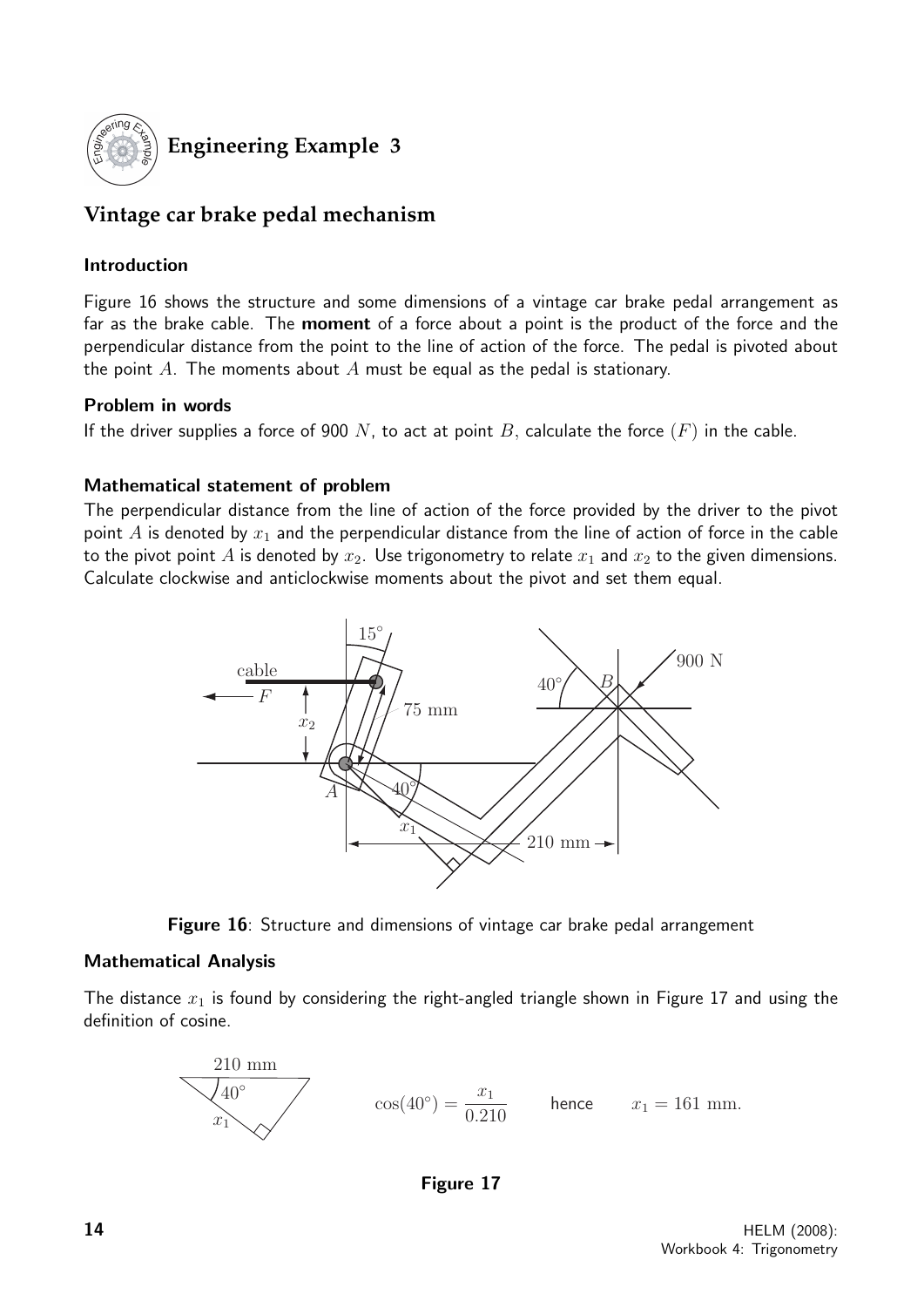The distance  $x_2$  is found by considering the right-angled triangle shown in Figure 18.

75 mm
$$
\pi
$$
 $\frac{15^{\circ}}{x_2}$   $\cos(15^{\circ}) = \frac{x_2}{0.075}$  hence  $x_2 = 72$  mm.

#### Figure 18

Equating moments about A:

 $900x_1 = Fx_2$  so  $F = 2013$  N.

#### Interpretation

This means that the force exerted by the cable is 2013 N in the direction of the cable. This force is more than twice that applied by the driver. In fact, whatever the force applied at the pedal the force in the cable will be more than twice that force. The pedal structure is an example of a lever system that offers a mechanical gain.



Obtain all the angles and the remaining side for the triangle shown:



| Your solution                                                                                                    |  |  |  |  |
|------------------------------------------------------------------------------------------------------------------|--|--|--|--|
|                                                                                                                  |  |  |  |  |
|                                                                                                                  |  |  |  |  |
|                                                                                                                  |  |  |  |  |
|                                                                                                                  |  |  |  |  |
|                                                                                                                  |  |  |  |  |
| <b>Answer</b>                                                                                                    |  |  |  |  |
| This is Case 3. To obtain the angle at B we use $\tan B = \frac{4}{5}$ so $B = \tan^{-1}(0.8) = 38.66^{\circ}$ . |  |  |  |  |
| Then the angle at A is $180^{\circ} - (90^{\circ} - 38.66^{\circ}) = 51.34^{\circ}$ .                            |  |  |  |  |
| By Pythagoras' theorem $c = \sqrt{4^2 + 5^2} = \sqrt{41} \approx 6.40$ .                                         |  |  |  |  |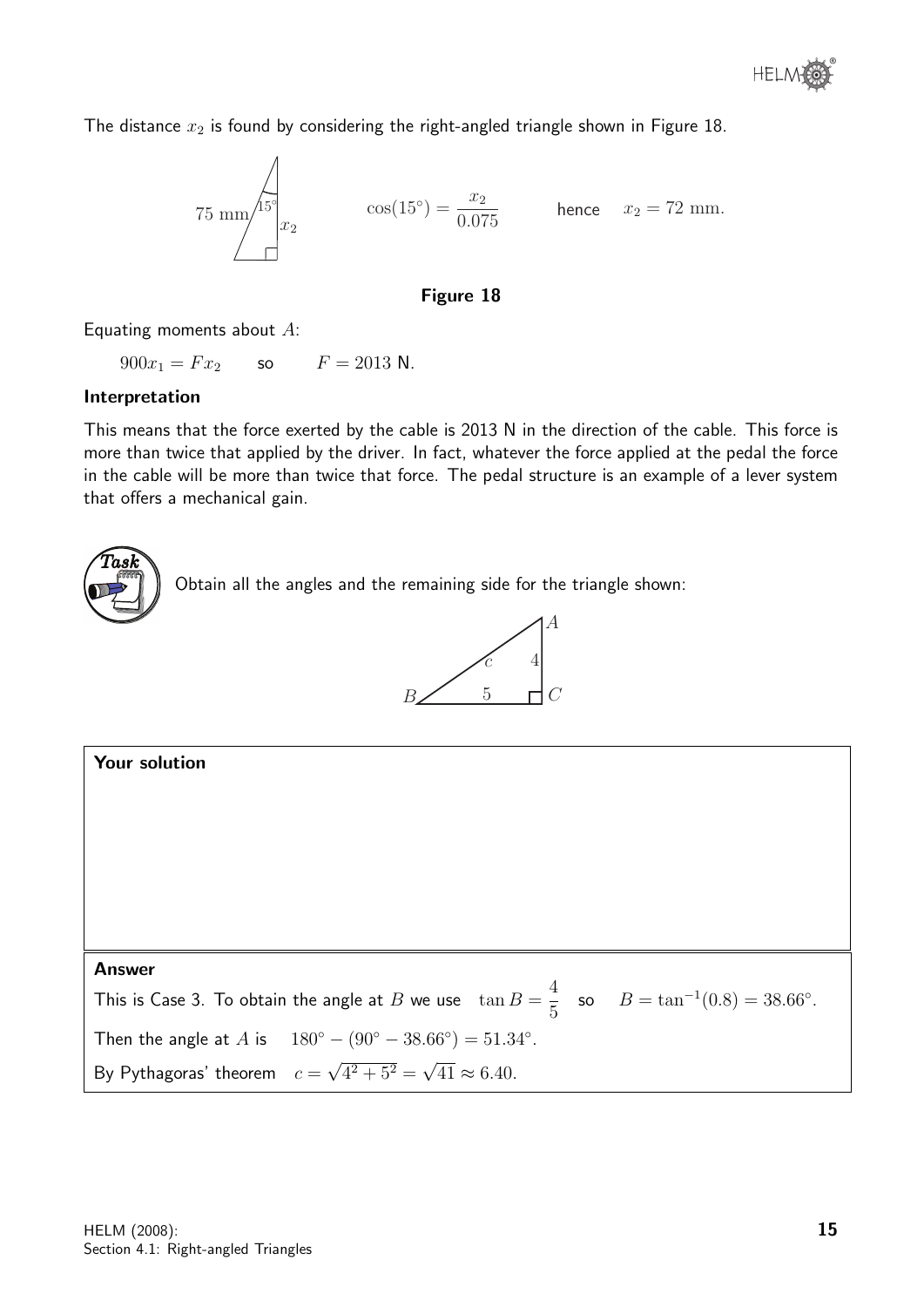

Obtain the remaining sides and angles for the triangle shown.







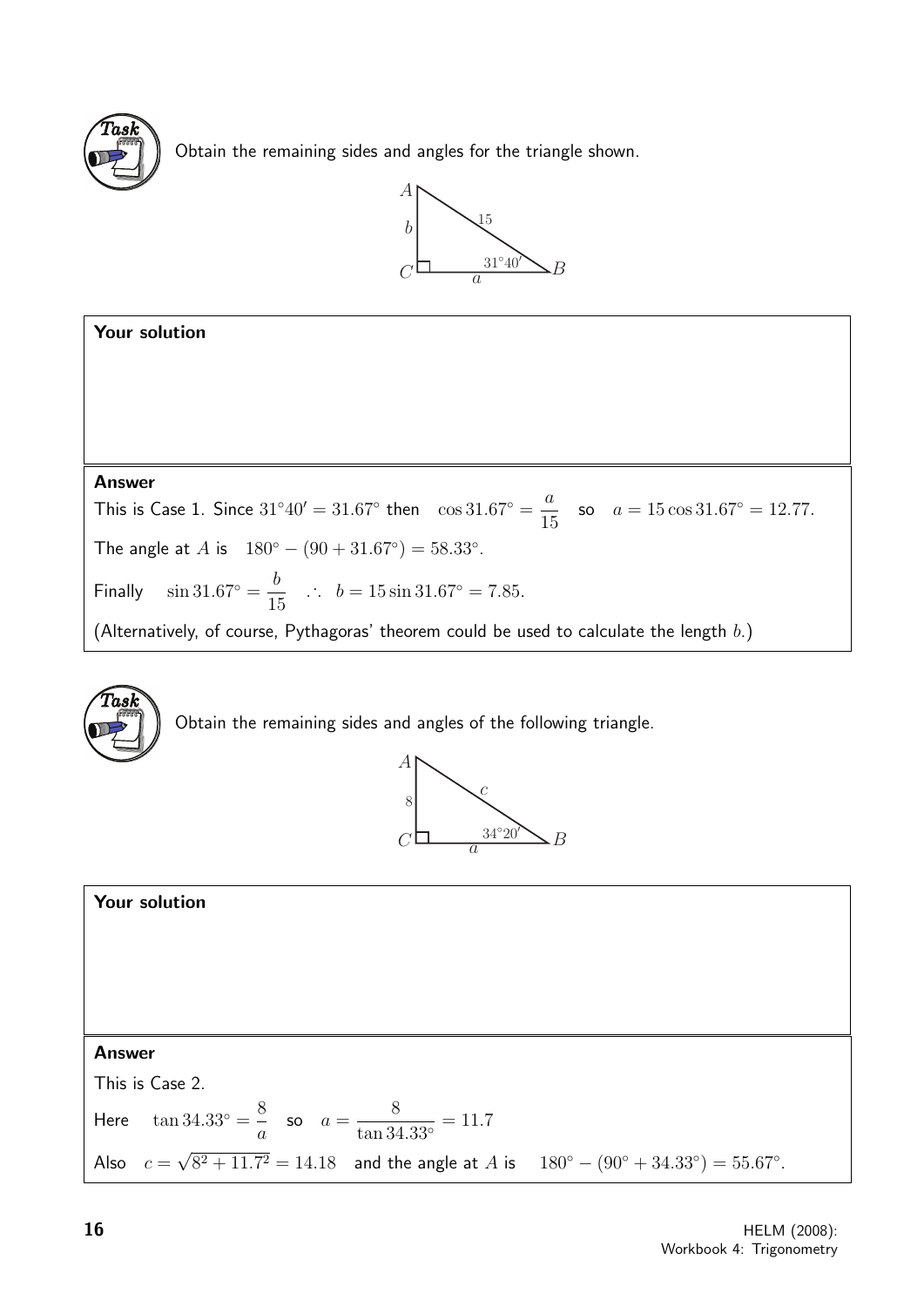#### **Exercises**

1. Obtain cosec  $\theta$ , sec  $\theta$ , cot  $\theta$ ,  $\theta$  in the following right-angled triangle.



2. Write down  $\sin \theta$ ,  $\cos \theta$ ,  $\tan \theta$ ,  $\csc \theta$  for each of the following triangles:



- 3. If  $\theta$  is an acute angle such that  $\sin \theta = 2/7$  obtain, without use of a calculator,  $\cos \theta$  and  $\tan \theta$ .
- 4. Use your calculator to obtain the acute angles  $\theta$  satisfying
	- (a)  $\sin \theta = 0.5260$ , (b)  $\tan \theta = 2.4$ , (c)  $\cos \theta = 0.2$
- 5. Solve the right-angled triangle shown:



6. A surveyor measures the angle of elevation between the top of a mountain and ground level at two different points. The results are shown in the following figure. Use trigonometry to obtain the distance z (which cannot be measured) and then obtain the height  $h$  of the mountain.



7. As shown below two tracking stations  $S_1$  and  $S_2$  sight a weather balloon  $(WB)$  between them at elevation angles  $\alpha$  and  $\beta$  respectively.



Show that the height  $h$  of the balloon is given by  $h =$ c  $\cot \alpha + \cot \beta$ 

8. A vehicle entered in a 'soap box derby' rolls down a hill as shown in the figure. Find the total distance  $(d_1 + d_2)$  that the soap box travels.